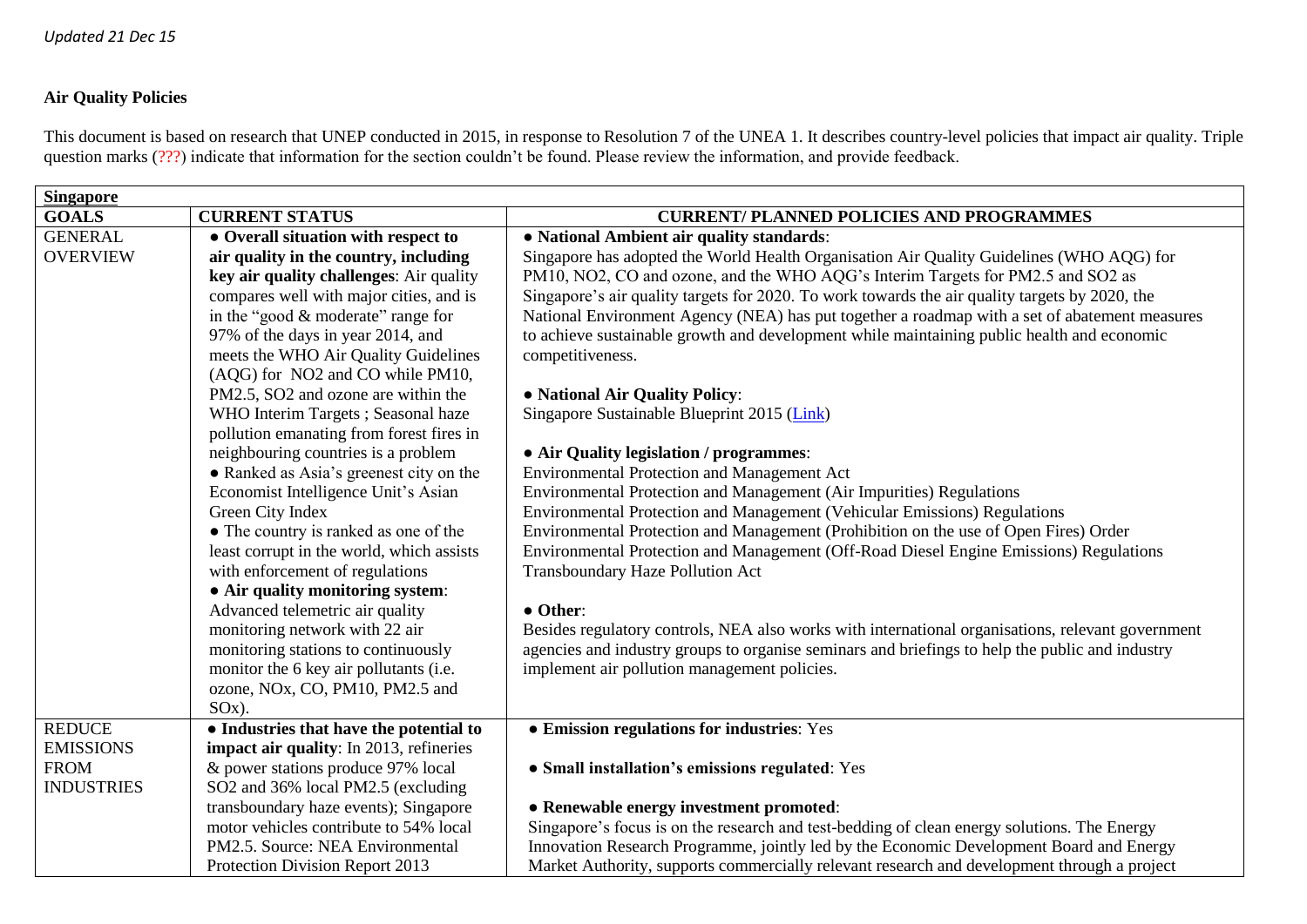|                                                                      | • GDP of country: \$298 billion<br>• Industries' share of GDP: 28%<br>(services' share is 72%)<br>• Electricity Sources: oil, gas and waste<br>incineration                                                                                                                            | funding mechanism.<br>• Energy efficiency incentives:<br>There are incentive schemes to encourage companies to incorporate energy efficient designs in new<br>facilities, conduct energy audits, adopt energy efficient technologies and train their staff in energy<br>management.<br>• Incentives for clean production and installation of pollution prevention technologies:<br>Tax incentives to encourage switch to cleaner, energy efficient / pollution control equipment<br>• Actions to ensure compliance with regulations:<br>NEA requires the industries to install air pollution control equipment to comply with emission<br>standards. NEA carries out regular inspections on industrial and non-industrial premises to ensure<br>compliance with pollution control requirements. Under NEA's source emission testing scheme,<br>industries are required to conduct source emission tests to monitor their emissions regularly, and<br>take remedial measures to comply with the prescribed air emission standards. Major emitters such<br>as the oil refineries, power stations and refuse incineration plants have been required to install in-<br>stack continuous emission monitors which are linked to NEA by telemetry. This is to enable NEA<br>to monitor their emissions continuously on a real-time basis and to be alerted to emissions<br>exceeding the allowable limits. |
|----------------------------------------------------------------------|----------------------------------------------------------------------------------------------------------------------------------------------------------------------------------------------------------------------------------------------------------------------------------------|-----------------------------------------------------------------------------------------------------------------------------------------------------------------------------------------------------------------------------------------------------------------------------------------------------------------------------------------------------------------------------------------------------------------------------------------------------------------------------------------------------------------------------------------------------------------------------------------------------------------------------------------------------------------------------------------------------------------------------------------------------------------------------------------------------------------------------------------------------------------------------------------------------------------------------------------------------------------------------------------------------------------------------------------------------------------------------------------------------------------------------------------------------------------------------------------------------------------------------------------------------------------------------------------------------------------------------------------------------------------------------------------------------|
|                                                                      | • Other actions at national, sub-national and/or local level to reduce industry emissions:<br>Education and engagement strategy that includes training courses for our officers and industry<br>dialogue sessions.                                                                     |                                                                                                                                                                                                                                                                                                                                                                                                                                                                                                                                                                                                                                                                                                                                                                                                                                                                                                                                                                                                                                                                                                                                                                                                                                                                                                                                                                                                     |
| <b>REDUCE</b><br><b>EMISSIONS</b><br><b>FROM</b><br><b>TRANSPORT</b> | • Key transport-related air quality<br>challenges: contributes 57% of local<br>PM2.5 emissions<br>• There is an efficient public transport<br>network serving the entire island at<br>reasonable fares, including a Mass Rapid<br>Transit system, Light Rapid Transit<br>system, buses | • Vehicle emission limit:<br>Euro 4 for new petrol vehicles, Euro 5 for new diesel vehicles, Euro 3 for new motorcycles (Euro 6<br>for new petrol vehicles by 1 September 2017 and by 1 January 2018 for new diesel vehicles)<br>• Fuel Sulphur content:<br>50 ppm for petrol vehicles, 10 ppm for diesel vehicles. Fuel quality will be further tightened from 1<br>July 2017 onwards for petrol and 1 January 2017 onwards for diesel.<br>• Restriction on used car importation:<br>The vehicular emissions requirements for new car importation applies equally to used car importation<br>• Actions to expand, improve and promote public transport and mass transit:<br>Transport master plan aims to increase public transport mode share to 75% by 2030; double rail<br>network by 2030 to 360km, and increase number of trains; add new bus routes and buses; and give<br>buses priority on the road                                                                                                                                                                                                                                                                                                                                                                                                                                                                                        |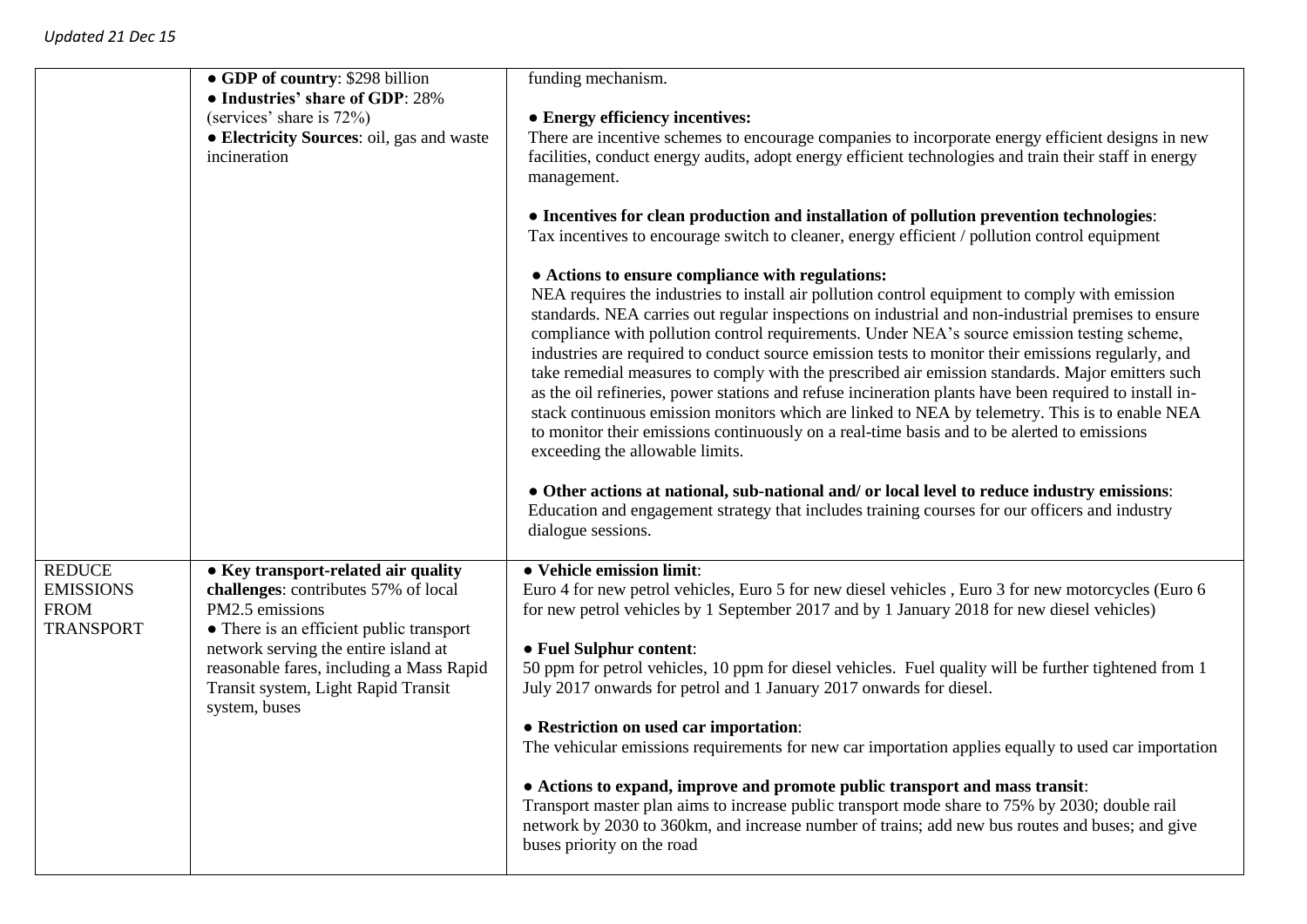|                                                                                                                                            |                                                                                                                                                                                          | • Actions to promote non-motorized transport:<br>Transport master plan will expand network of sheltered walkways four-fold to 200km; add more<br>integrated transport hubs so that commuters can easily switch between non-motorized transport and<br>public transport; expand island-wide cycling path network to over 700km in length.<br>• Other transport-related actions:<br>The Carbon Emissions-Based Vehicle Scheme administered in 2013 provides rebates for vehicles with<br>low carbon emissions and subjects vehicles with high carbon emissions to surcharges. The rebates and<br>surcharges, ranging from \$0-\$30,000, serve to incentivise the uptake of vehicles with low carbon<br>emissions.<br>The Early Turnover Scheme was implemented in 2013 to promote the early replacement of older and<br>more pollutive Pre-Euro/Euro I/Euro II/ Euro III diesel commercial vehicles with newer and less<br>pollutive Euro V and VI diesel commercial vehicles, or its equivalent.                                                                                            |
|--------------------------------------------------------------------------------------------------------------------------------------------|------------------------------------------------------------------------------------------------------------------------------------------------------------------------------------------|--------------------------------------------------------------------------------------------------------------------------------------------------------------------------------------------------------------------------------------------------------------------------------------------------------------------------------------------------------------------------------------------------------------------------------------------------------------------------------------------------------------------------------------------------------------------------------------------------------------------------------------------------------------------------------------------------------------------------------------------------------------------------------------------------------------------------------------------------------------------------------------------------------------------------------------------------------------------------------------------------------------------------------------------------------------------------------------------|
| <b>REDUCE</b><br><b>EMISSIONS</b><br><b>FROM OPEN</b><br><b>BURNING OF</b><br>AGRICULTURAL/<br><b>MUNICAL</b><br><b>WASTE</b><br>(OUTDOOR) | • Outdoor, open burning:<br>Transboundary haze pollution from land<br>and forest burning in the region is a<br>serious issue in the dry season                                           | • Legal framework:<br>Open burning of refuse or waste in or at any place without a permit is prohibited under the<br>Environmental Public Health (Public Cleansing) Regulations.<br>The use of open fires in any industrial or trade premises is prohibited under the Environmental<br>Protection and Management (Prohibition on the use of Open Fires) Order<br>The Transboundary Haze Pollution Act provides for criminal and civil liability for any entity that<br>engages in conduct, authorise or condone any conduct regardless of whether the entity is in or outside<br>Singapore, that results in transboundary haze pollution in Singapore.<br>• Actions to prevent open burning of municipal waste and / or agricultural waste:<br>All combustible waste are disposed of at waste-to-energy incineration plants, while non-combustible<br>wastes and incineration ash residues are disposed of at an offshore sanitary landfill; there is an<br>integrated solid waste management system that includes collection, recycling and disposal of all<br>municipal waste generated. |
| <b>REDUCE</b><br><b>EMISSIONS</b><br><b>FROM OPEN</b><br><b>BURNING OF</b><br><b>BIOMASS</b><br>(INDOOR)<br>(Note: This goal is            | • Dominant fuels used for cooking<br>and space heating: natural gas,<br>electricity<br>• Impact: No deaths from indoor air<br>pollution (1,100 deaths/year for outdoor<br>air pollution) | • Indoor air pollution regulated:<br>Yes. The Singapore Standard (SS554:2009) governs the quality of indoor air quality and provides best<br>practices for air-conditioned premise. It focuses on 3 key areas: (i) adequate outdoor air intake; (ii) use<br>of low emission products indoors; and (iii) efficient air filtration. Under the Ministry of Manpower's<br>Workplace Safety and Health Act (WSHA), SS554:2009 serves as an Approved Code of Practice<br>(ACOP) to provide practical guidance on safety and health for all workplaces. Indoor Environmental<br>Quality (IEQ) is also a component of the Green Mark Scheme administered under the Building and                                                                                                                                                                                                                                                                                                                                                                                                                    |